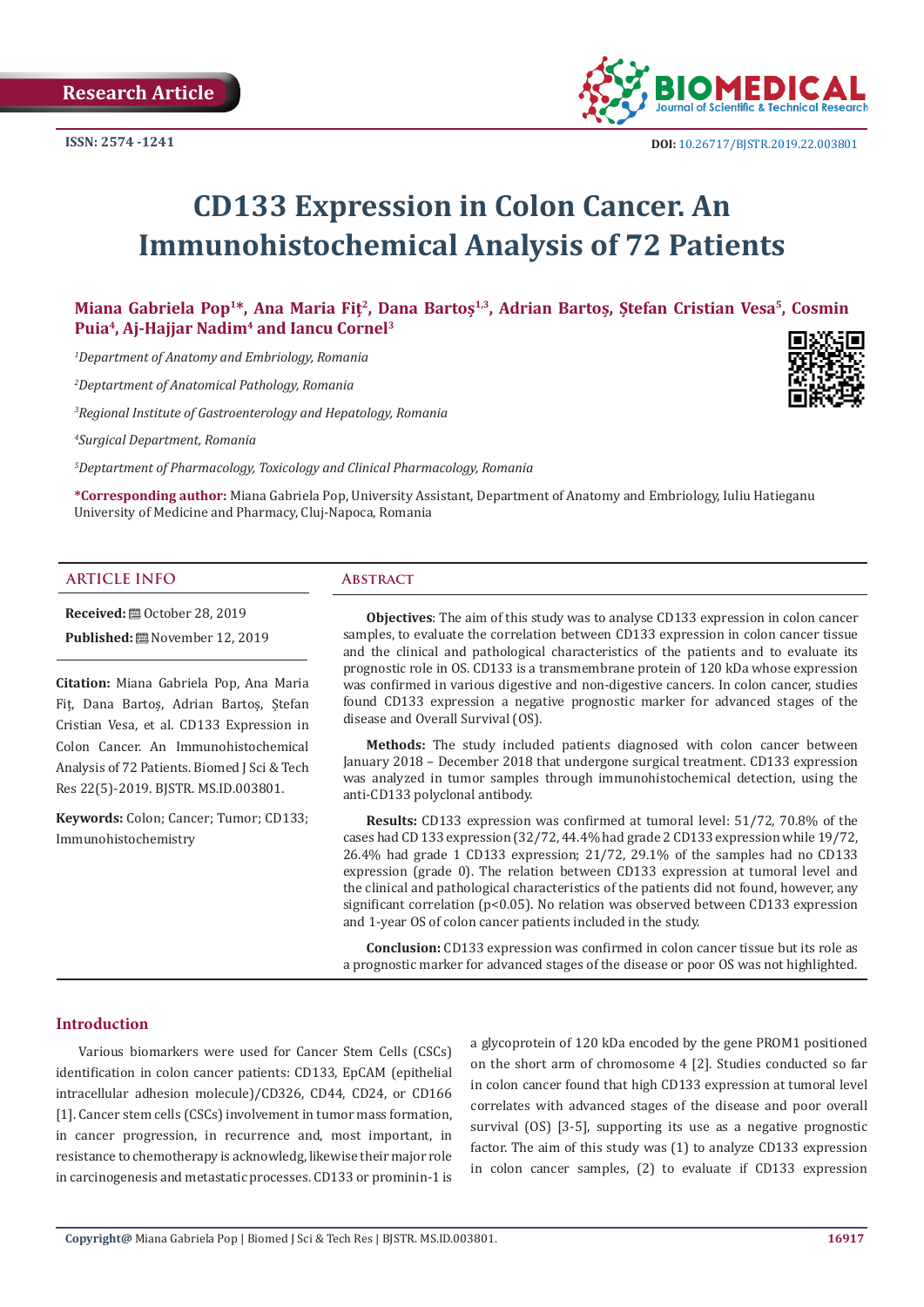correlates with either clinical or pathological characteristics of the neoplastic patients and (3) to test its prognostic value regarding Overall Survival (OS) of colon cancer patients.

## **Material and Methods**

#### **Patients and Data Collection**

This is a prospective, longitudinal, observational, analytical cohort study performed on 72 patients diagnosed with colon cancer between January - December 2017 in the Surgical Department of the Regional Institute of Gastroenterology and Hepatology Prof. Dr. Octavian Fodor from Cluj–Napoca, Romania. Patients under the age of 18, those with rectal cancer or operated with palliative intent (internal diversions or colostomies) were excluded from the study. The research protocol was approved by the Ethics Committee of the Institute. The following variables were registered in an Excel database: demographic data (age, sex), associated comorbidities (type II diabetes mellitus, cardiovascular disease, pulmonary disease, hepatic disease, renal disease, gynecological disease, neurological pathology, endocrine pathology, associated neoplasms), tumor-related data (location of the tumor – ascending, transverse, descending or sigmoid colon, size of the tumorbelow 3cm, between 3 and 5cm and over 5cm in diameter, stage of the disease TNM, Tumor Wall Involvement (T), Lymph Node Involvement (N), presence or absence of distant Metastases (M), Lymphatic (L) and Perivascular (V) invasion histopathological type of the tumor and the degree of tumor differentiation – G1 or well differentiated tumors, G2 or moderate differentiated tumors, G3 or poor differentiated tumors, presence of invasion in surrounding organs), biological data (leukocyte level 4000-10000/µL, serum hemoglobin 14-18g/dl, blood platelet count 140000-440000/µL, serum total proteins 6-8g/dl and albumins 3.5-5.2g/dl, serum liver transaminases GOT 5-45 U/l, GPT 5-45 U/l, glucose level 70-115 mg/dl, total bilirubin levels 0.1-1.2mg/dl, pancreatic amylases 30- 100U/l) and carcinoembryonic antigen level (<3ng/ml).

## **Tissue Harvesting Protocol**

From each patient subjected to colon cancer surgery included in the study, a tissue sample of 2-3mm from the tumor was harvested after resection of the colonic segment, all the resections being performed in accordance to oncological principles. Each sample was fixed in formaldehyde 4% solution and transferred to the Anatomopathological Department for paraffin section procession and preservation. Blocked tissue sections were stored at 4°C for the night. The specimen tissue were dewaxed and incubated with hydrogen peroxide solution for 15 minutes. After antigen retrieval, tissue fragments were labeled with primary anti-CD133, clone ab19898 specific antibody. Tissue sections were incubated at 4°C in a 1:100 dilution, washed with PBS and incubated for 30 minutes before staining with DBA. Staining of the tumor cell membrane was considered for scoring. For each tumor sample, staining percentage of tumor cells expressing CD133 was analyzed. Results were grouped as Grade 0 (zero) CD133 in case of total absence of staining, Grade 1 CD133 if <50% of cells express CD133 and Grade 2 CD133 if more than 50% of cells express CD133. All cytoplasmic and membranous staining were scored. Results corresponding to each patient were further recorded in the Excel database in order to be subjected to statistical analysis.

# **Statistical Analysis**

Medcalc Statistical Software version 17.9.7 (MedCalc Software, Ostend, Belgium; http://www.medcalc.org; 2017) was used for statistical analysis. Categorical data were expressed as frequency and percentage while continuous variables were expressed as median and Standard Deviation (SD). The correlation between variables were analysed using Spearman's rho. A p value <0.05 was considered statistically significant.

#### **Results**

From a total number of 72 patients, an equal percentage, 36 (50%) of male and female sex patients were included in the study. Mean age was 64.5±7.8 years with range 60-69.75. Most of the tumors were adenocarinoma, 66/72 (91.7%) while 6/72 (8.3%) were characaterized by a mucinos pattern. CD133 expression was not significant different between these two histological types. Most of the patients were diagnosed with stage II, 30/72 (41.7%), respectively stage III, 27/72 (37.5%) colon cancer. Only 4/72 (5.6%) of cases were stage I and a number of 11/72 (15.2%) patients presented with distant metastases (stage IV disease). Regarding the analyzed marker, the disease stage didn't have a significant difference in CD133 expression. The sigmoid, 36/72 (50%) and ascending colon, 28/72 (38.9%) were the sites most commonly affected by the tumoral process. Only 5/72 (6.9%) and 3/72 (4.2%) of tumors were located in transverse and descending colon. No significant difference was seen between tumor site and CD133 expression. The size of the tumor ranged from 1 to 10 cm with a mean size of 4.77±1.42 cm. The relation between tumor size and CD133 expression was not statistical significant (p>0.05). A moderate differentiated pattern (G2) was seen in the majority of the patients, 57/72 (79.2%). CD133 expression was independent from the grading of the tumor.

CD133 expression was positive in 51/72, 70.8% cases while 21/72, 29.1% samples had no CD133 expression. Grade 2 CD133 (50% of cells expressing CD133) was observed in 32/72, 44.44% of all cases, while grade  $1$  (<50% of cells expressing CD133) was found in 19/72, 26.4% patients. Examples of negative and positive colon cancer samples for CD133 can be seen in (Figure 1) respectively (Figure 2) Univariate analysis of the clinical and pathological parameters of the patients in relation to CD133 expression was further performed. According to the results obtained, tumour size ( $p=0.03$ ) and the mucinous variant of colon cancer ( $p=0.05$ ) reached statistical significance (p<0.05) (Table 1). The other analysed variables did not take statistical significance (p >0.05). (data not shown). Variables that achieved statistical significance in univariate analysis were further introduced in a logistic regression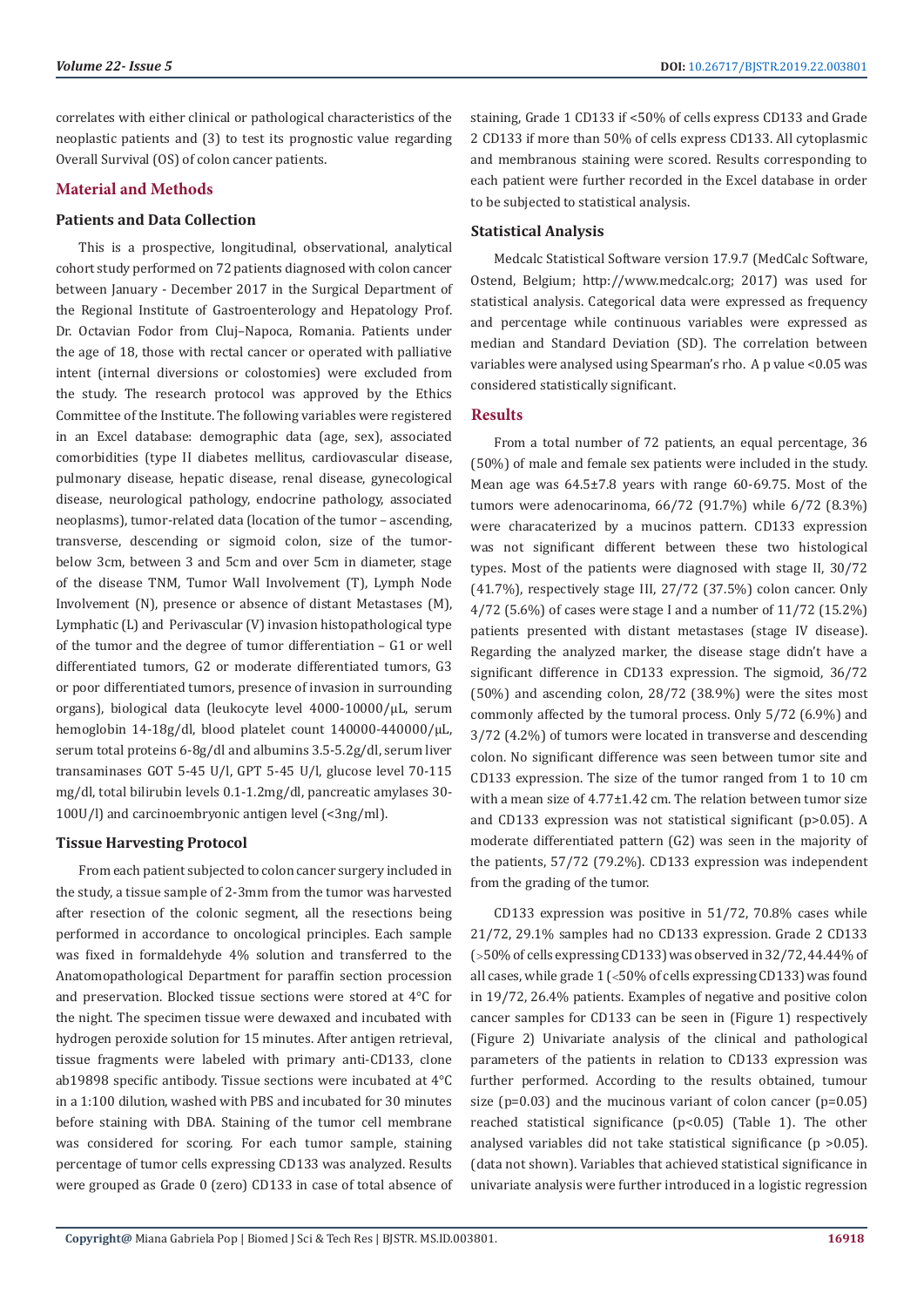multivariate analysis. None of the variables achieved, however, statistical significance (p>0.05) (data not shown). Furthermore, the prognostic value of CD133 regarding overall survival (OS) in patients operated for colon cancer was tested. Overall survival of the patients included in the study was not influenced by CD133 expression at tumoral level (no significant difference was seen between CD133 expression at tumor level and 1-year survival)  $(p>0.05)$ .

**Table 1:** Univariate analysis of relevant clinical and pathological factors in relation to CD133 expression in colon cancer samples.

| <b>Variables</b>               |       | Grade 0 CD133<br>n(%) | Grade 1-2<br>CD133 n $(\% )$ | p    |
|--------------------------------|-------|-----------------------|------------------------------|------|
| Mucinos<br>adenocarci-<br>noma | No    | 17 (81)               | 49 (96.1)                    | 0.05 |
|                                | Yes   | 4(19)                 | 2(3.9)                       |      |
| Tumor size<br>(cm)             | <3    | 3(14.3)               | 7(13.7)                      | 0.03 |
|                                | 5-Mar | 3(14.3)               | 23(45.1)                     |      |
|                                | > 5   | 15 (71.4)             | 21 (41.2)                    |      |



**Figure 1.**



**Figure 2.**

# **Discussion**

Colon cancer survival decreases substantially when distant organ metastases occur. Therefore, a crucial step in the oncological treatment of colon cancer patients is based on metastases prevention. Tumor mass is constituted by a heterogenous group of cells, among which are individualized cells characterized by invasiveness and differentiation properties. These cells are called Cancer Stem Cells (CSCs) and are thought to be responsible for initiation of the metastatic process. Identification of CSCs at tumor level, alongside with evaluation of their function represent thus a subject of interest in recent literature. CSCs detection is currently possible through identification of various Cluster of Differentiation (CD) on both the surface of the cellular membrane and in the cytoplasm of tumor cells. Such examples are: CD133, CD24, CD29, CD44, EpCAM (epithelial intracellular adhesion molecule), Lgr5, CD166, ALDH1A1, ALDH1B1 [6].

Identification of various CD at tumor level was previously confirmed, as their function in cell-cell, cell-matrix interaction and solid tumor mass development is known, but besides this phenomenon, little is known about their behaviour, despite the large number of studies that currently exist in literature. Of these, the most important tool in CSCs identification is considered to be CD133 or prominin-1 [7]. Its expression was evaluated and confirmed in various digestive (colorectal, pancreatic, liver) and non-digestive (prostate, kidney, ovarian) cancers [7-8]. CD133 acts as a contributor in Wnt/ß-catenin pathway of colon cancer, stimulating tumor proliferation [9]. However, the prognostic role of CD133 in advanced colon cancer has not been fully elucidated. While some studies found a significant correlation between CD133 expression at tumor level and tumor size [8], degree of differentiation, presence of distant metastasese [10,11], degree of wall involvement (T), Peri-Lymphatic (L) and peri-venous invasion [12], others did not find the abovementioned association [13]. CD133 expression and Overall Survival (OS) of colon cancer patients was analyzed but heterogenous results were found.

Two meta-analysis found a significant correlation between CD133 expression at tumor level and OS [3,14]. However, the association was not confirmed by other research groups [10,13], similar to the results obtained in the present study. Even if CD133 presence in colon CSCs is admitted, its role in cancer progression remains unclear. The countless variants of anti-CD133 antibodies used for CSCs identification (via CD133) alongside with the heterogenicity in CD133 staining reports (as intensity, percentage or a product of these two) have led to confusion and disparate results regarding its role in colorectal carcinogenesis. In the present study, CD133 was confirmed in colon cancer samples, aspect that supports its assessment as a therapeutic target and its involvement in solid tumor mass formation due to its cell-cell and cell-matrix adhesion. However, CD133 usage as a prognostic factor for advanced stages of disease or OS is questioned and remains a subject of debate.

## **Conclusions**

a) CD133 is expressed in colon cancer patients. The majority of the analyzed patients in this study were characterized by positive CD133 expression.